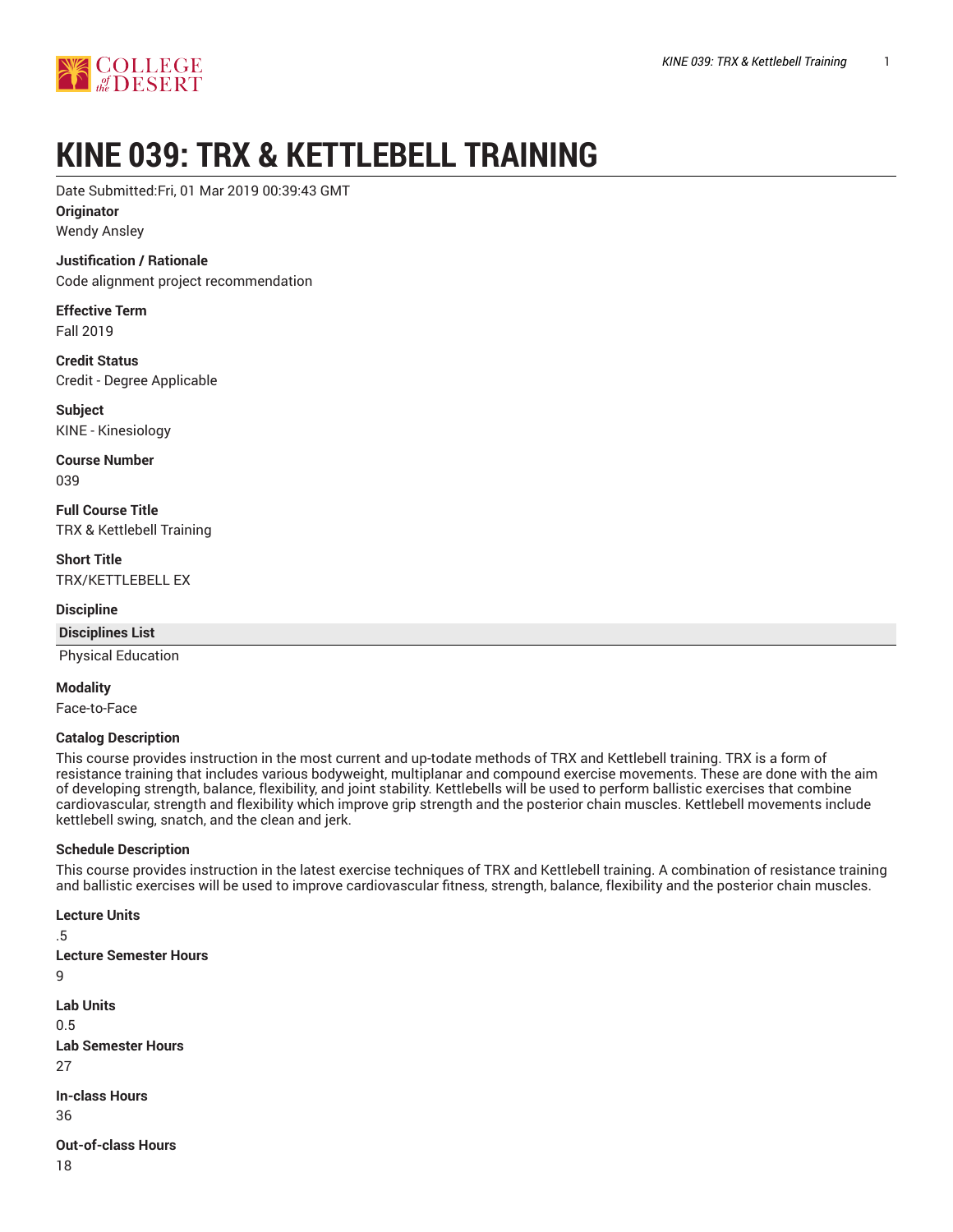

#### **Total Course Units**

1 **Total Semester Hours** 54

# **Required Text and Other Instructional Materials**

**Resource Type** Book

**Author**

Barrett, Steve

**Title**

The Total Suspended Bodyweight Training Workout: Trade Secrets of a Personal Trainer

#### **Edition**

1st

# **City**

London

## **Publisher**

Bloomsbury Academic

# **Year**

2013

#### **College Level** Yes

**Flesch-Kincaid Level** 12

# **ISBN #**

1408832585

# **Resource Type**

Book

# **Author**

Randoloph, Dave

#### **Title**

The Ultimate Kettlebells Workbook: The Revolutionary Program to Tone, Sculpt and Strengthen Your Whole Body

# **Edition**

1st

# **City**

Berkeley, CA

# **Publisher**

Ulysses Press

# **Year**

2011

#### **College Level** Yes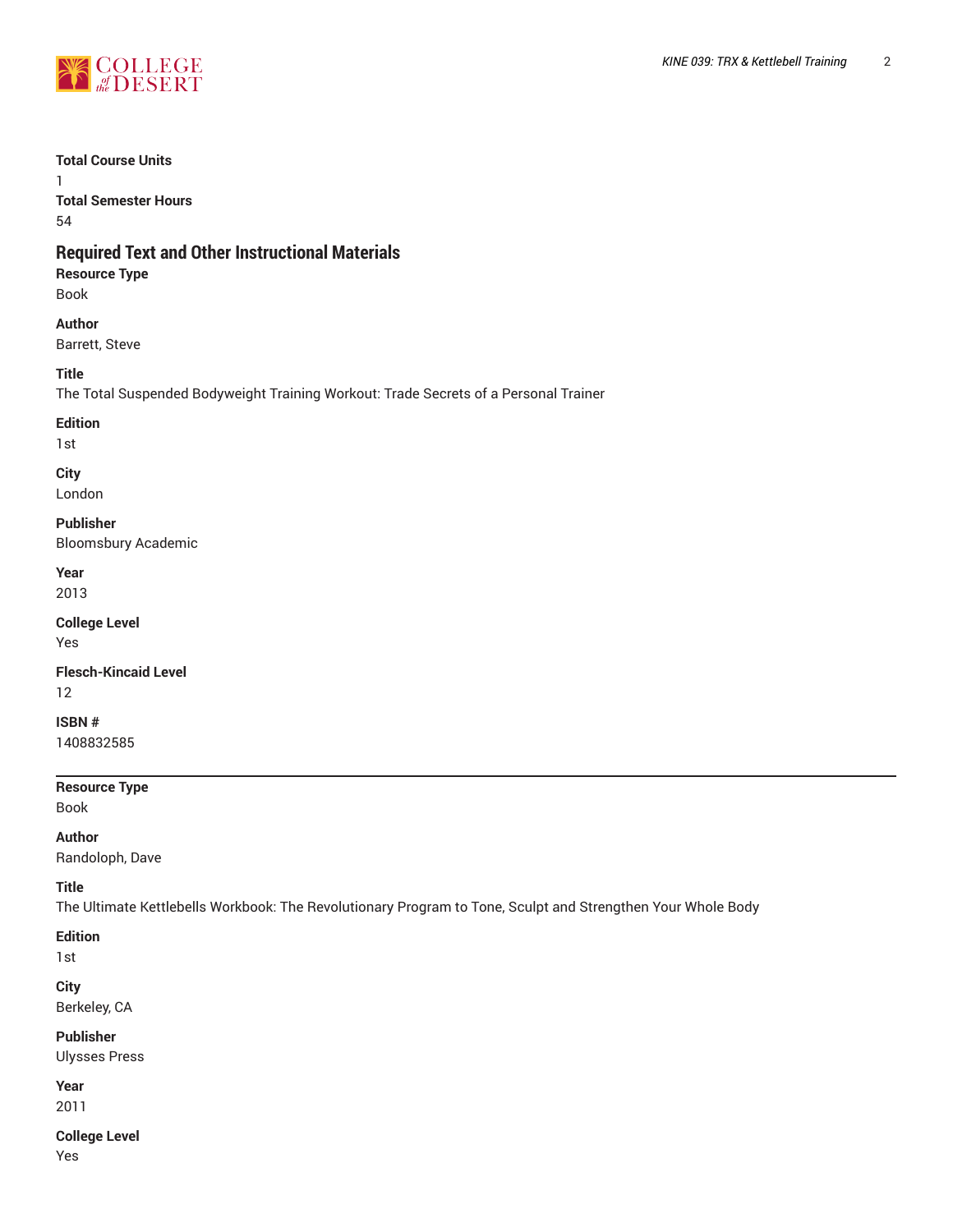

#### **Flesch-Kincaid Level**

12

#### **ISBN #**

1569758743

#### **Class Size M a x i m u m**

40

#### **Course Content**

- 1. Individual fitness skills.
	- a. Static positions
		- i. Hollow rock
		- ii. Plank
		- iii. L-sit
- 2. TRX vocabulary
	- a. Terms for skill
	- b. Techniques
		- i. Deltoid fly
		- ii. Incline press
		- iii. Triceps press
		- iv. Chest press
		- v. Swimmer pull
		- vi. Pendulum
		- vii. Obliques pike
		- viii. Lunge
		- ix. Power pull
		- x. Plank
		- xi. Side plank
		- xii. Push up
	- xiii. Dip
	- xiv. cor e c o m ple x
	- x v. Squat
	- xvi. Single leg squat
	- c. Routines
		- i. Speed and agility
		- ii. Bodyweight training
		- iii. Core fitness
		- iv. Interval trainin g
		- v. Functional Training
		- vi. Strength
		- vii. Flexibility and mobility
		- viii. Endurance
- 3. Kettlebell Vocabulary
	- a. Terms for skills
	- b. Techniques
		- i. Swing
		- ii. Snatch
		- iii. Clean & Jerk
		- iv. One arm snatch
		- v. Sumo dead-lift high pull
		- vi. Farmer carries
		- vii. Shoulder press
	- viii. Goblet squat
	- c. Routines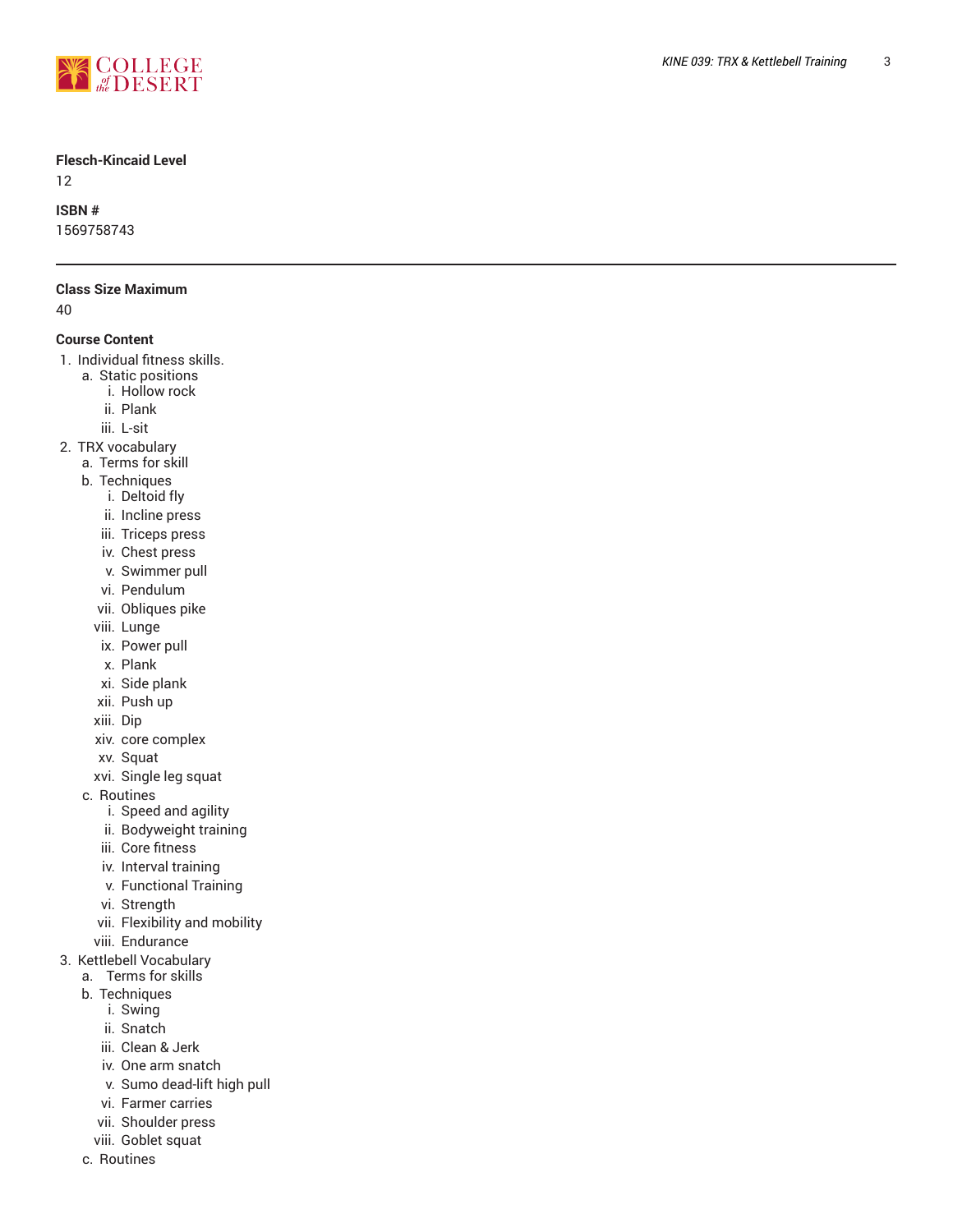

- i. Cardiovascular fitness
- ii. Strength
- iii. Strength endurance
- iv. Flexibility training
- 4. Safety Concepts
	- a. Protective positioning
	- b. Internal, external, broad and narrow focus of attention
	- c. Safety mats
	- d. Equipment
		- i. setting up
		- ii. adjusting

#### **Lab Content**

- Warm up exercises
- Flexibility training
- Fundamental skill work
- Setting/adjusting equipment that will be used for the workout of the day.
- Skill progression
- Muscular strength/Endurance workouts
- Upper body routine using TRX and Kettlebells
- Lower body routine using TRX and Kettlebells
- Core complex routine

#### **Course Objectives**

|             | <b>Objectives</b>                                                                |
|-------------|----------------------------------------------------------------------------------|
| Objective 1 | Evaluate and monitor TRX and Kettlebell progression.                             |
| Objective 2 | Analyze daily participation in TRX and Kettlebell workouts.                      |
| Objective 3 | Develop knowledge of various kettlebell exercises.                               |
| Objective 4 | Develop knowledge of various TRX exercises.                                      |
| Objective 5 | Understand the relationship between strength, flexibility, and proper technique. |
| Objective 6 | Demonstrate improvements in cardiovascular endurance and strength endurance.     |
| Objective 7 | Understand the importance of form, alignment and efficiency of movement.         |
| Objective 8 | Demonstrate an understanding of safety and injury prevention.                    |

#### **Student Learning Outcomes**

|           | Upon satisfactory completion of this course, students will be able to:         |
|-----------|--------------------------------------------------------------------------------|
| Outcome 1 | Apply and demonstrate the proper biomechanics of TRX resistance training.      |
| Outcome 2 | Apply and demonstrate the proper biomechanics of various kettlebell exercises. |
| Outcome 3 | Identify upper and lower body exercises and the muscle groups they target.     |

#### **Methods of Instruction**

| <b>Method</b>                      | Please provide a description or examples of how each instructional<br>method will be used in this course. |  |  |  |
|------------------------------------|-----------------------------------------------------------------------------------------------------------|--|--|--|
| Activity                           |                                                                                                           |  |  |  |
| Participation                      |                                                                                                           |  |  |  |
| Observation                        |                                                                                                           |  |  |  |
| Lecture                            |                                                                                                           |  |  |  |
| Demonstration, Repetition/Practice |                                                                                                           |  |  |  |
| <b>Discussion</b>                  |                                                                                                           |  |  |  |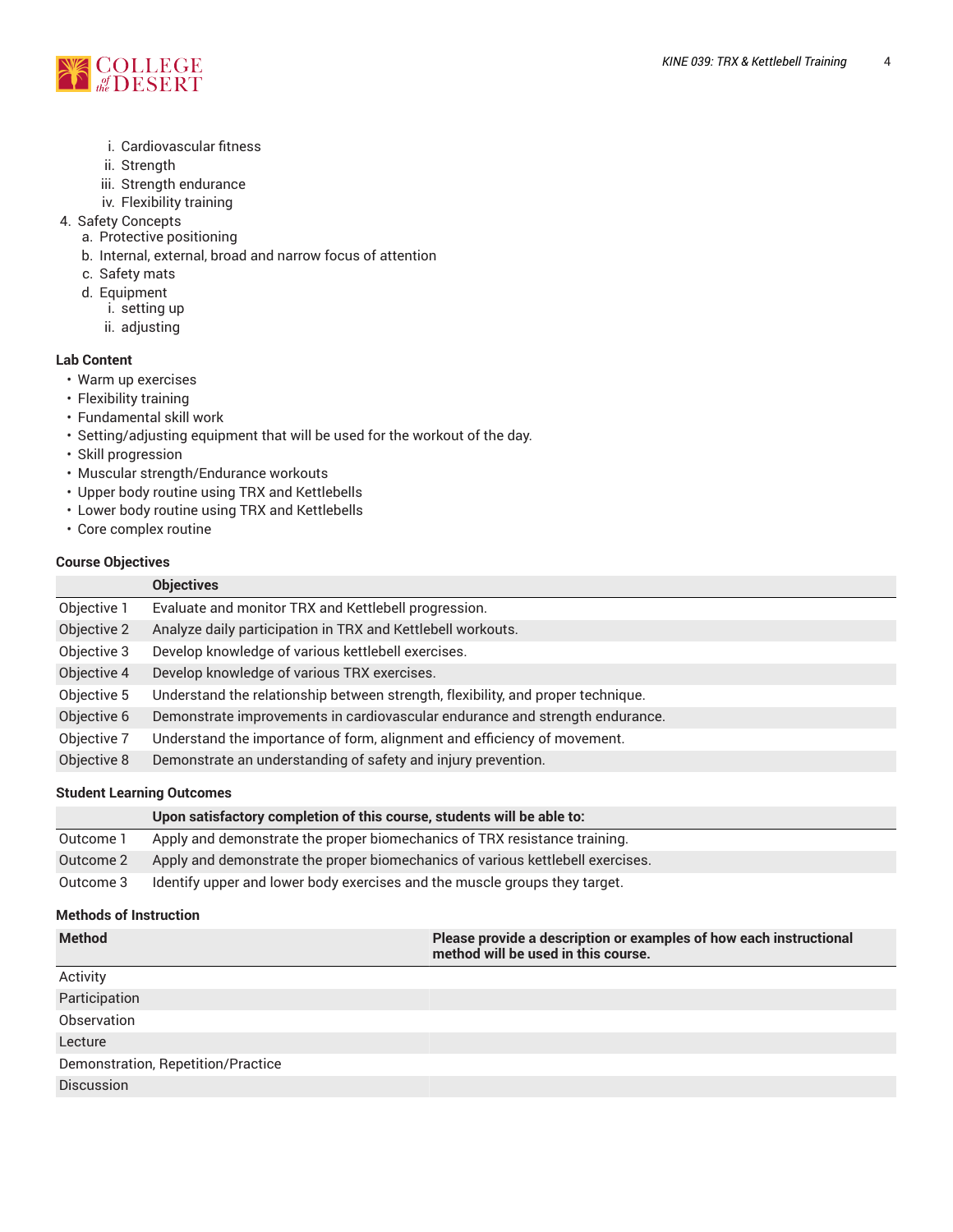

# **Methods of Evaluation**

| <b>Method</b>                                    | Please provide a description or examples of how<br>each evaluation method will be used in this course. | <b>Type of Assignment</b> |
|--------------------------------------------------|--------------------------------------------------------------------------------------------------------|---------------------------|
| Written homework                                 |                                                                                                        |                           |
| Student participation/contribution               |                                                                                                        |                           |
| Tests/Quizzes/Examinations                       |                                                                                                        |                           |
| Group activity participation/observation         |                                                                                                        |                           |
| Presentations/student demonstration observations |                                                                                                        |                           |
| Field/physical activity observations             |                                                                                                        |                           |
| Self-paced testing, Student preparation          |                                                                                                        |                           |
| Critiques                                        |                                                                                                        |                           |
| <b>Assignments</b>                               |                                                                                                        |                           |

#### **Other In-class Assignments**

- Day to day skill practice
- Cardiovascular skill testing
	- 1 mile run
	- 400m run
- 100m sprint
- Muscular endurance testing
	- 1 min test
		- Sit ups
		- Push ups
		- Pull ups
		- Burpees
- Squats • Core Testing
	- Hollow rock
	- L-sit
	- plank
- Body Fat Testing

# **Other Out-of-class Assignments**

- Skill practice
- Endurance practice

#### **Grade Methods**

Letter Grade Only

# **MIS Course Data**

**CIP Code** 31.0507 - Physical Fitness Technician.

**TOP Code** 083520 - Fitness Trainer

**SAM Code** C - Clearly Occupational

**Basic Skills Status** Not Basic Skills

**Prior College Level** Not applicable